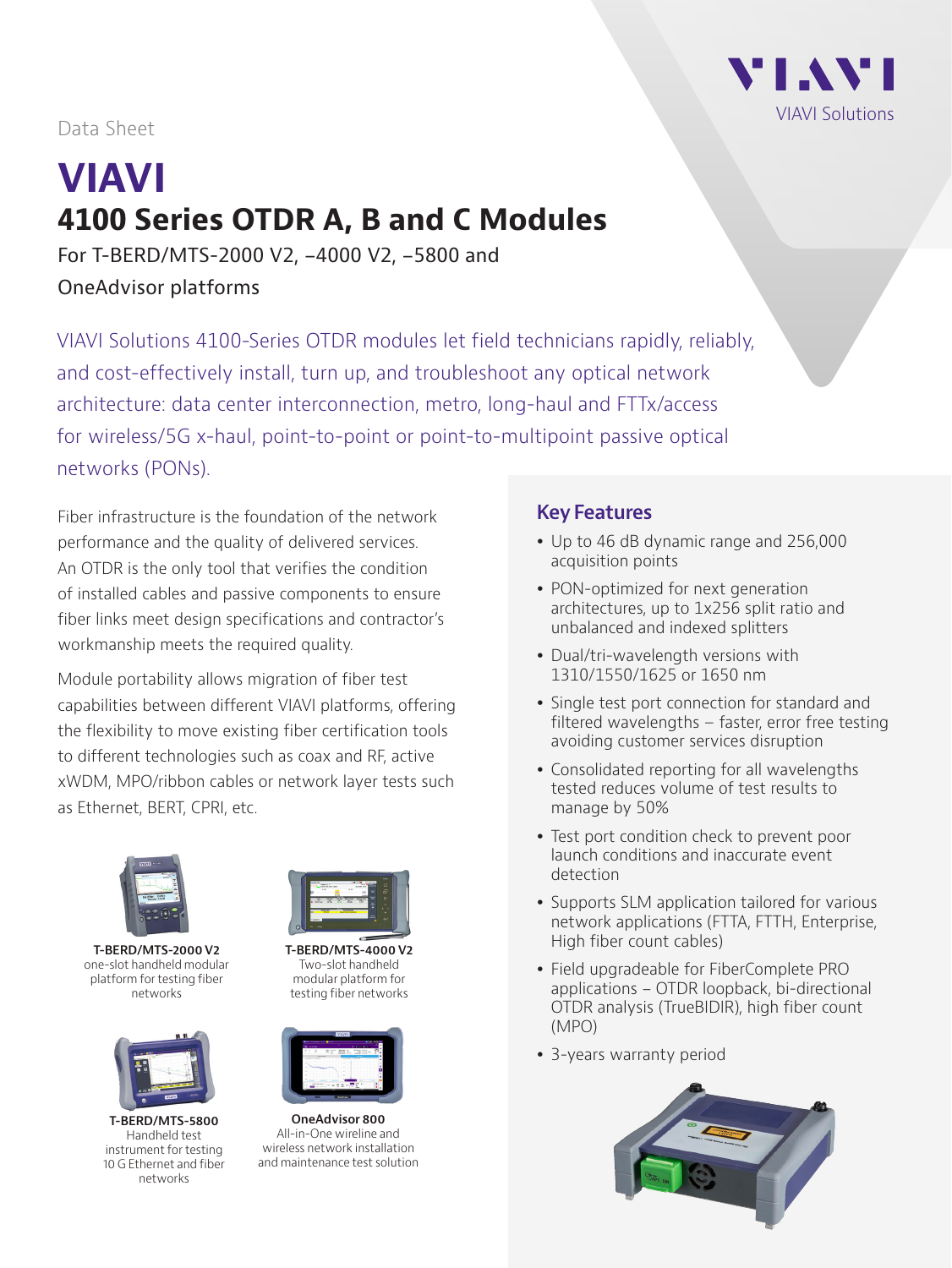Standard feature benefits include:

- Standard multi-pulses acquisition (**SmartAcq**) improves event detection (splices, connectors, bends, ...) and removes the need for expensive and heavy launch cables.
- Icon-based map view (**Smart Link Mapper** SLM) eliminates OTDR interpretation errors and speeds up the results analysis with instant identification of faults and impairments
- The **SmartTEST** mode assists the fiber technicians (new or experienced) throughout the steps of OTDR testing. It is eliminating the complex OTDR tasks (setup configuration, analysis and reporting) and guiding the user through an easy and clear test process.
- For more information, please refer to the OTDR Features brochure.

# **Specifications (Typical at 25°C)**

| <b>General</b>                     |                                                        |
|------------------------------------|--------------------------------------------------------|
| Weight                             | 0.35 kg (0.77 lb)                                      |
| Optical interfaces                 |                                                        |
| Interchangeable optical connectors | FC, SC and LC                                          |
| <b>Technical characteristics</b>   |                                                        |
| Laser safety class (21CFR)         | Class 1                                                |
| Group index range                  | 1.30000 to 1.70000 in 0.00001 steps                    |
| Sampling points                    | Up to 256,000                                          |
| Pulse width                        | From 3 $ns1/5$ ns to 20 $\mu s$                        |
| <b>Distance measurement</b>        |                                                        |
| Modes                              | Automatic or dual cursor                               |
| Display range                      | 0.1 up to 400 km                                       |
| Cursor resolution                  | 1 cm                                                   |
| Sampling resolution                | 4 cm                                                   |
| Accuracy <sup>2</sup>              | $\pm$ (0.5 m + sampling resolution +0.001% x distance) |
| <b>Attenuation measurement</b>     |                                                        |
| Modes                              | Automatic, manual, 2-point, 5-point, and LSA           |
| Display resolution                 | $0.001$ dB                                             |
| Linearity                          | $\pm 0.03$ dB/dB                                       |
| Reflectance/ORL measurement        |                                                        |
| Reflectance accuracy               | ±2 dB                                                  |
| Display resolution                 | $0.01$ dB                                              |
| Threshold                          | -11 to -99 dB in 1 dB steps                            |
| Optical light source (standard)    |                                                        |
| Wavelengths                        | Same as OTDR port <sup>3</sup>                         |
| Output power level                 | -3.5 dBm in CW mode                                    |
| Tone generation                    | 270Hz, 330Hz, 1 kHz, 2kHz                              |
| Auto λ mode                        | Yes (with VIAVI power meters)                          |
| Stability (8h)                     | $<\pm 0.1$ dB                                          |
| Power meter (optional)             |                                                        |
| Input power range                  | -3 to -55 dBm                                          |
| Calibrated wavelengths             | 1310/1490/1550/1625/1650 nm                            |
| Power level accuracy <sup>4</sup>  | $\pm 0.5$ dB                                           |

2 4100 Series OTDR A, B and C Modules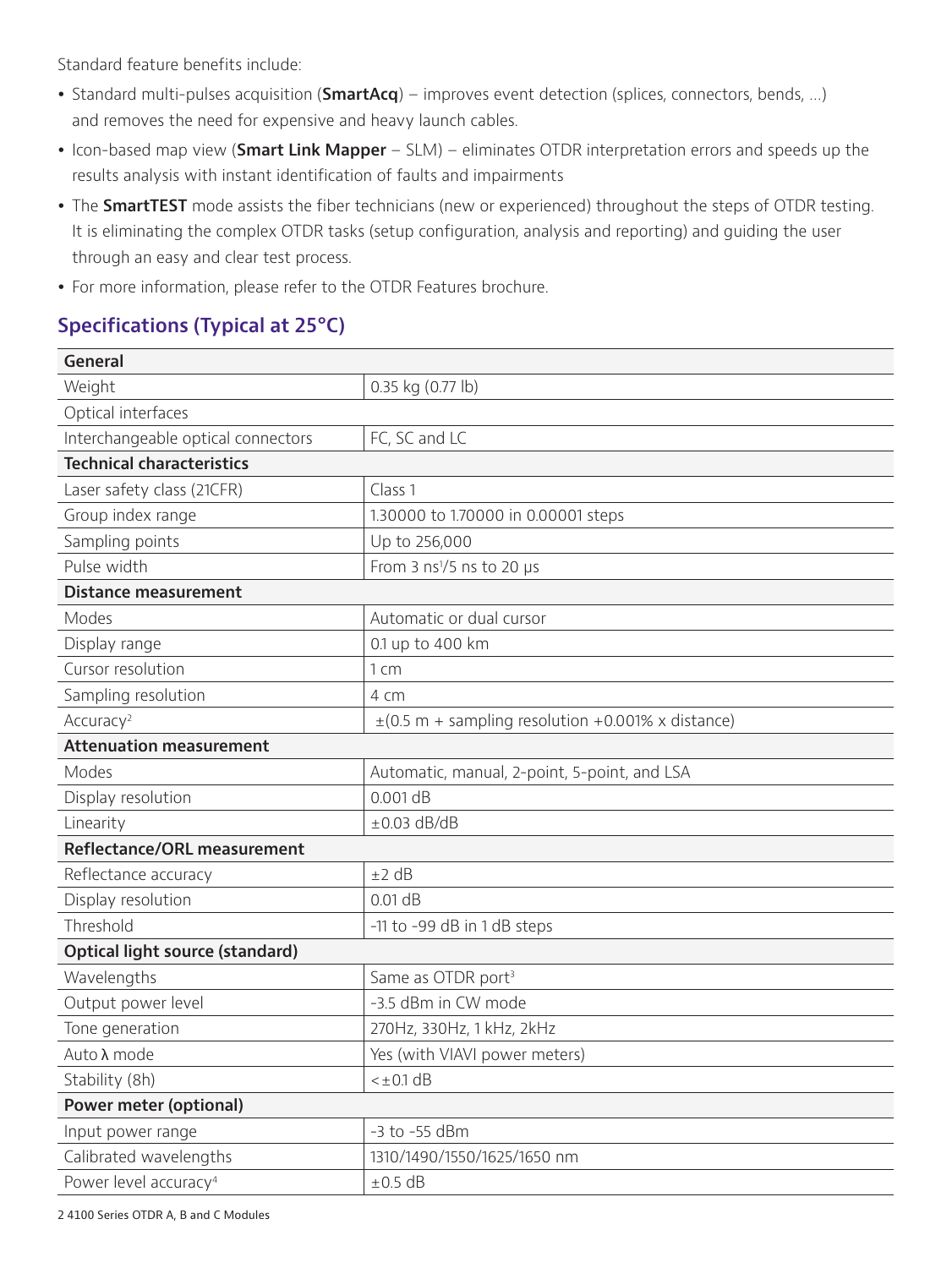| OTDR specifications (Typical at 25°C) |                                                                              |                                   |                               |                                              |                                                   |  |  |
|---------------------------------------|------------------------------------------------------------------------------|-----------------------------------|-------------------------------|----------------------------------------------|---------------------------------------------------|--|--|
|                                       | <b>Central</b><br>wavelengths <sup>5</sup>                                   | RMS dynamic<br>range <sup>6</sup> | <b>Event dead</b><br>zone $7$ | <b>Attenuation</b><br>dead zone <sup>8</sup> | Splitter<br>attenuation<br>dead zone <sup>9</sup> |  |  |
| 4100 A                                | $1310 \pm 20$ nm<br>$1550 \pm 20$ nm<br>$1625 \pm 15$ nm                     | 37 dB<br>36 dB<br>36 dB           | $0.65 \; m$                   | 2.5 <sub>m</sub>                             |                                                   |  |  |
| 4100 B                                | $1310 \pm 20$ nm<br>$1550 \pm 20$ nm<br>$1625 \pm 10$ nm<br>$1650+10/-5$ nm  | 42 dB<br>40 dB<br>40 dB<br>40 dB  | $0.65 \; m$                   | 2.5 <sub>m</sub>                             | $45 \text{ m}^9$                                  |  |  |
| 4100 C                                | $1310 \pm 20$ nm<br>$1550 \pm 20$ nm<br>$1625 \pm 10$ nm<br>$1650 \pm 15$ nm | 46 dB<br>45 dB<br>45 dB<br>43 dB  | $0.65 \; m$                   | 2.5 <sub>m</sub>                             | $20 \; \mathrm{m}^{10}$                           |  |  |

<sup>1</sup> With 4100 C OTDR modules and EPULSE3NS software

²Excluding group index uncertainties

<sup>3</sup>Except filtered wavelengths

4At calibrated wavelengths, at -30 dBm excluding connection uncertainty

⁵Laser at 25°C and measured at 10 µs

⁶The one-way difference between the extrapolated backscattering level at the start of the fiber and the RMS noise level, after 3 minutes averaging

⁷Measured at ±1.5 dB down from the peak of an unsaturated reflective event, using 5ns pulsewidth at 1310 nm

⁸Measured at ±0.5 dB down from the linear regression using a FC/UPC-type reflectance, using 5 ns pulsewidth at 1310 nm

⁹Measured on a 16 dB loss (typical 1x32 split ratio) non-reflective splitter at 1310nm, using 200 ns pulsewidth

10Measured on a 16 dB loss (typical 1x32 split ratio) non-reflective splitter at 1310nm, using 100 ns pulsewidth

#### **Ordering Information**

| <b>Description</b>                                    | Part number                       |
|-------------------------------------------------------|-----------------------------------|
| 4100 Module A OTDR - 1310/1500 nm - PC/APC            | $E4126A-PC/-APC$                  |
| 4100 Module A OTDR - 1310/1625 nm - PC/APC            | E4106A-PC/-APC                    |
| 4100 Module A OTDR - 1310/1550/1625 nm - PC/APC       | E4136A-PC/-APC                    |
| 4100 Module B OTDR - 1310/1550 nm - PC/APC            | E4126B-PC/-APC                    |
| 4100 Module B OTDR - 1310/1550/1625 nm - PC/APC       | $E4136B-PC/-APC$                  |
| 4100 Module B OTDR - 1310/1550/Filtered 1650 nm - APC | E4138FB65-APC                     |
| 4100 Module B OTDR - Filtered 1650 nm - APC           | E4118FB65-APC                     |
| 4100 Module C OTDR - 1310/1550 nm - PC/APC            | E4126C-PC/-APC                    |
| 4100 Module C OTDR - 1310/1550/1625 nm - PC/APC       | E4136C-PC/-APC                    |
| 4100 Module C OTDR - 1310/1550/Filtered 1625 nm - APC | E4136FC-APC                       |
| 4100 Module C OTDR - 1310/1550/Filtered 1650 nm - APC | E4138FC65-APC                     |
| Universal PC connector adapters                       | EUSCADS, EULCADS, EUFCADS         |
| Universal APC connector adapters                      | EUSCADS-APC, EULCADS-APC, EUFCADS |
| Optical power meter option                            | E41OTDRPM                         |